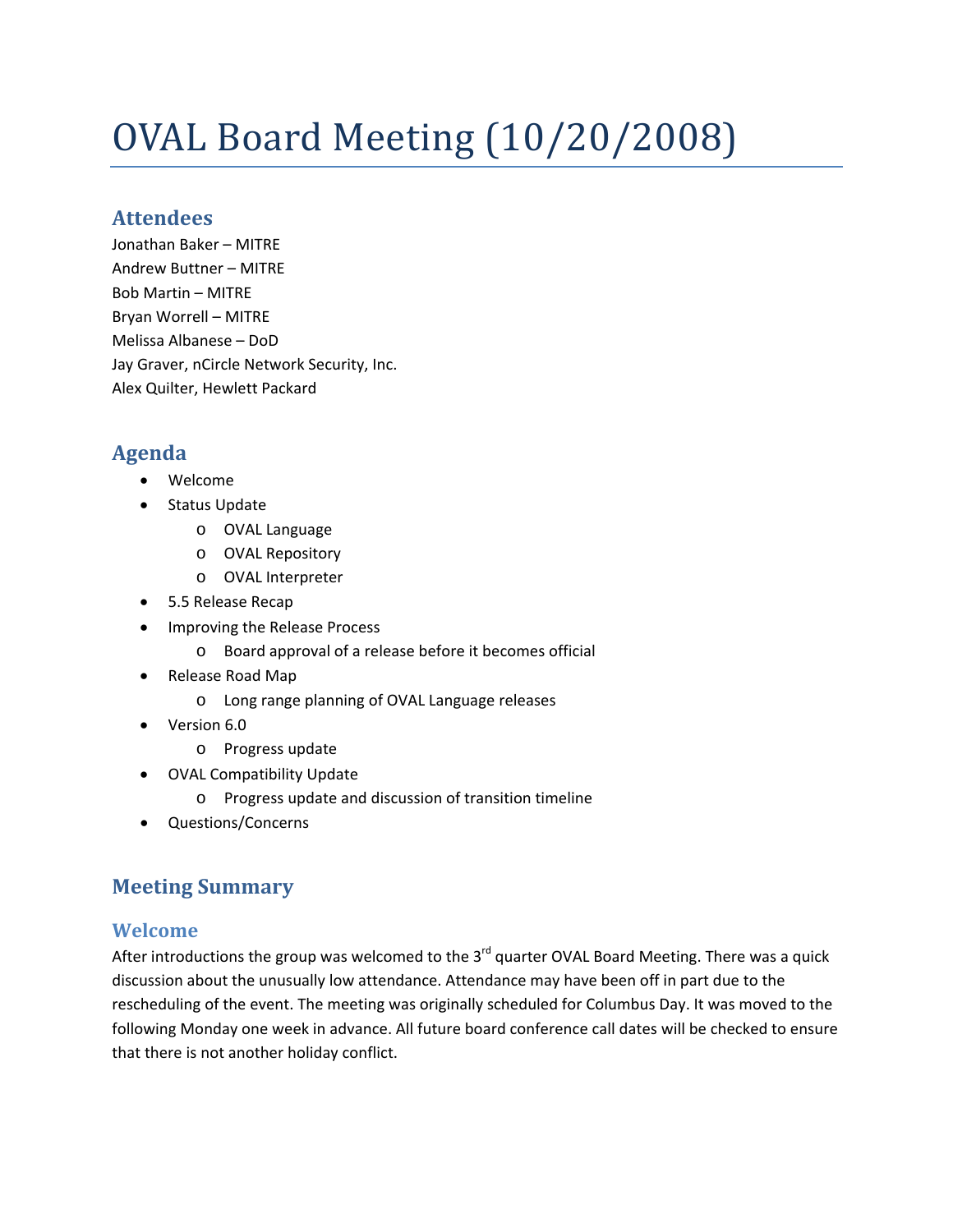### **Status Update**

A brief status update of the OVAL project as a whole was delivered. The following items were covered:

- OVAL Language
	- o Upgraded to 5.5
	- o Internal tracker items for future work now replicated to OVAL Web Site
- OVAL Repository
	- o Upgraded to 5.5
	- o Current for windows, active Sun, HPUX, AIX content contributions
- OVAL Interpreter
	- o Upgraded to 5.5
	- o Increasing number of code contributions
	- o Support for several new windows tests
	- o Added support for Red Hat EL5
	- o Received requests for support for several other windows and Linux tests
	- o NIST and others are requesting Solaris support.

#### **5.5 Release Recap**

Version 5.5 of the OVAL Language was released on October 1<sup>st</sup> after a summer of work with version 5.4. Version 5.5 contained numerous community contributed enhancements and addresses several documentation issues discussed on the OVAL Developer list. A brief list of changes for version 5.5 was reviewed for the board's awareness and it was mentioned that a complete list of changes can be found on the release page on the OVAL web site. The opportunity was taken to thank all of those that contributed to the development of version 5.5.

#### **Improving the Release Process**

For the release of version 5.5 we called on the board to approve the release before it became official. We appreciate the timely review of the release candidate. Thanks to the efforts of the board several minor issues were corrected. In the future we plan to solicit board comments and feedback on all release candidates before the release becomes official. Calling on the board for release approval is discussed in the review process for the OVAL Language

[\(http://oval.mitre.org/language/about/index.html#review\\_process](http://oval.mitre.org/language/about/index.html#review_process)). We plan to refine this process as we work to improve the quality and consistency of future releases.

The following discussion followed this introduction to topic:

- Jonathan Baker: Was the amount of work called for by the reviews acceptable for the window of time?
- Alex Quilter: The HP developers were able to run tests on the new network and server schemas.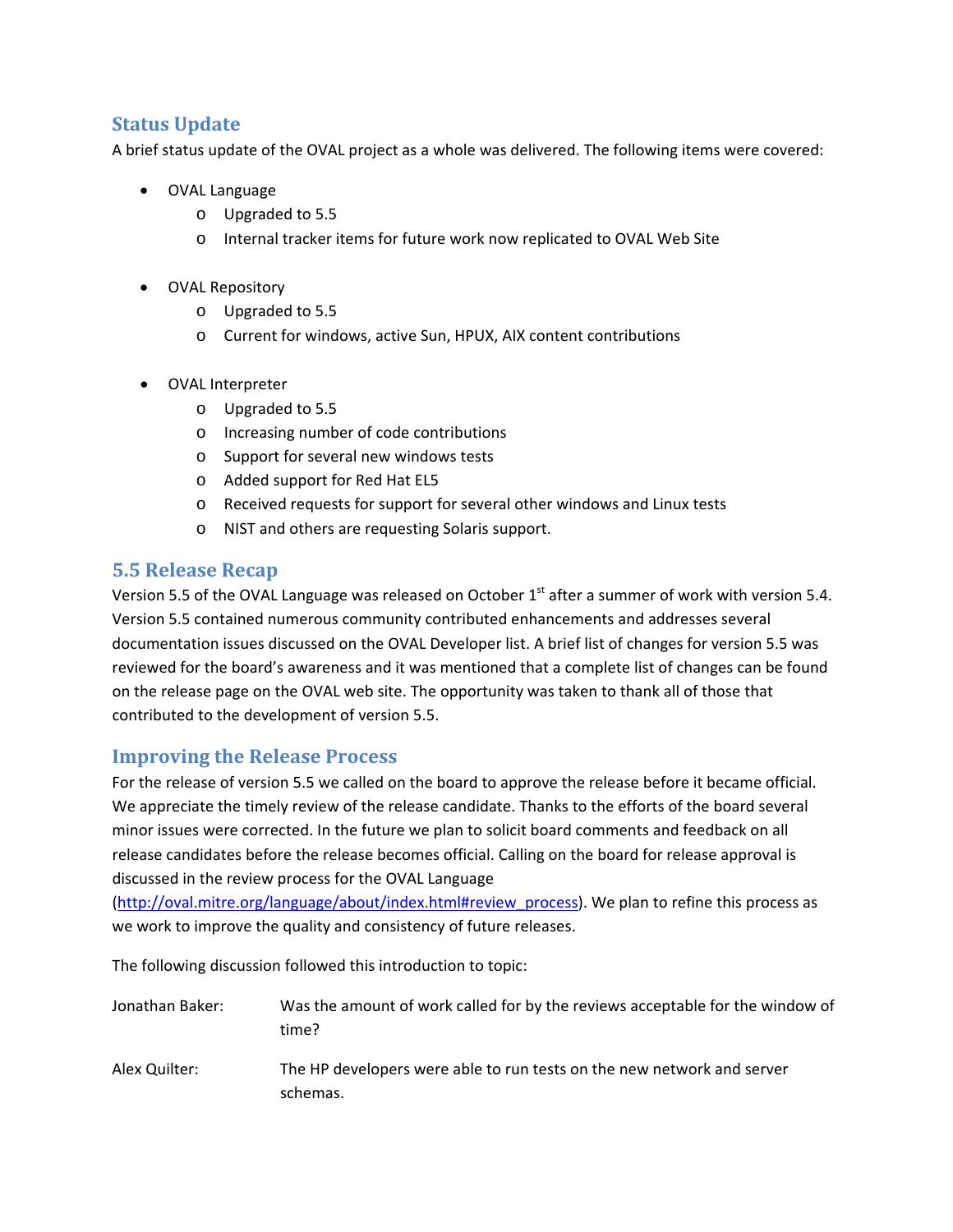| Jay Graver:   | The nCircle developers preformed a visual review of the schemas.        |
|---------------|-------------------------------------------------------------------------|
| Alex Quilter: | The process model seemed to work well and he would like NIST to develop |
|               | something similar for SCAP.                                             |

The Board members present agreed that adequate time was allotted for review process but that a motivating factor to get the feedback into the Board was lacking. What could be done to provide some motivation? Perhaps letting users know that there will not be subsequent patch releases?

Jay Graver: A release should not need to be changed based on feedback that is received outside the response time frame. That might give vendors some impetus to actually look at the release.

Alex Quilter: Why do 2-3 revs of OVAL when the requirements change once a year?

The team discussed whether or not OVAL should tie itself to the release schedule for the SCAP Validation program.

| Jay Graver:     | Holding off revisions to align with the SCAP Validation program will lead to a<br>flurry of activity around the publication of new drafts of the SCAP Validation<br>requirements.                                                                                                                           |
|-----------------|-------------------------------------------------------------------------------------------------------------------------------------------------------------------------------------------------------------------------------------------------------------------------------------------------------------|
| Jonathan Baker: | NIST and MITRE must continue to work closely in order to keep in sync with<br>versioning requirements on subsequent DTRs.                                                                                                                                                                                   |
| Alex Quilter:   | Recommended that content requirements should be developed first and then<br>the requirements for the languages should be developed. This will allow us to<br>ensure that the languages can support the content needs.                                                                                       |
| Jonathan Baker: | Once challenge we face is that content may be updated at different intervals<br>and it is no easy to drop old versions of the language. Not all content sources<br>can migrate to the newest version like the OVAL Repository. This leads to tools<br>needing to support multiple versions of the language. |
| Jay Graver:     | If content in the older version of the language remains available, the process<br>should be manageable, but that "potential for chaos" is there.                                                                                                                                                            |
| Jonathan Baker: | The language should not be held up by this huge use case (FDCC); it should be<br>evolving. Awareness of the FDCC use case is critical, however, as some of the<br>vendors are trying to sell into that market.                                                                                              |
| Alex Quilter:   | An early release vehicle could be in place so that there is no need to resort to<br>patching.                                                                                                                                                                                                               |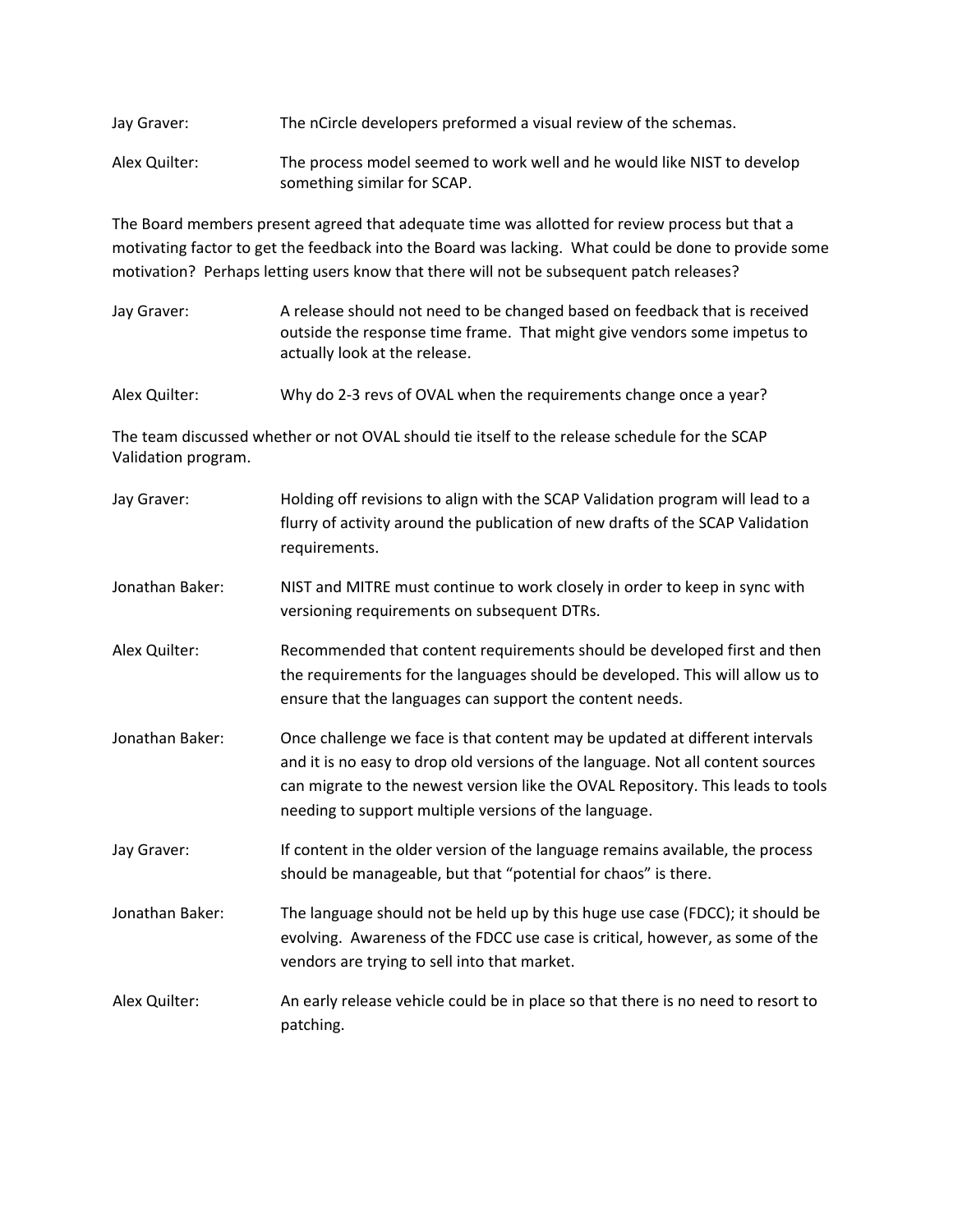It was clear from the discussion that OVAL must evolve with close coordination with NIST to ensure that the SCAP Validation program can support its revisions and minimize the impact of new revisions on vendors that develop tools that use OVAL.

## **Release Road Map**

The release road map discussion focused on the idea of shifting the current process for revising the OVAL Language from being based on demand and reacting to requests for change to a more prescriptive approach. Currently we wait until a release is needed and then determine a release date. The proposal being made was to define a set of releases and add bug and feature requests to the releases as they arise. This change in approach would hopefully allow vendors to more reliably plan their own development efforts around the release schedule for OVAL. The following road map was proposed:

- o Version 5.6 ‐ Jan 29
- o Version 6.0 ‐ Jul 30
- o Version 6.1 ‐ Sep 17
- Alex Quilter: **A** matrix roadmap would be preferable for the content and the releases. This is something that might come from NIST, but there should be a bit better synergy between MITRE and NIST.
- Jonathan Baker: Developing a complete matrix will be difficult since the level of maturity of the standards varies, and the standards are not all maintained by the same organization. It is not clear that the less mature efforts will be able to plan more than a year in advance

#### **Version 6.0**

Work on version 6 is currently focused on the improvement of infrastructure. The 6.0 summary of changes is being developed. Request for comments on this will be sent to the board list shortly.

## **OVAL Compatibility Update**

This was an update on the progress of the transition of the OVAL Compatibility program into the new OVAL Adoption program and complementary NIST run SCAP Validation Program for OVAL.

#### **Grandfathering**

MITRE has sent NIST the list of OVAL Compatible products. NIST is currently reviewing the list. Any product that is currently compatible for a capability that will be testing the new NIST program will be grandfathered into the new program for one year. NIST will let us know when the list of products being grandfathered is complete and we will reach out to all participating vendors at that point and let them know how the changes in the validation program will impact them.

#### **Proposed Timeline**

The conversation then focused on the transition timeline that had been sent around to the OVAL Board list for consideration. At this point MITRE is looking for the board's input and approval of a final timeline to complete the transition. The following time line was discussed: